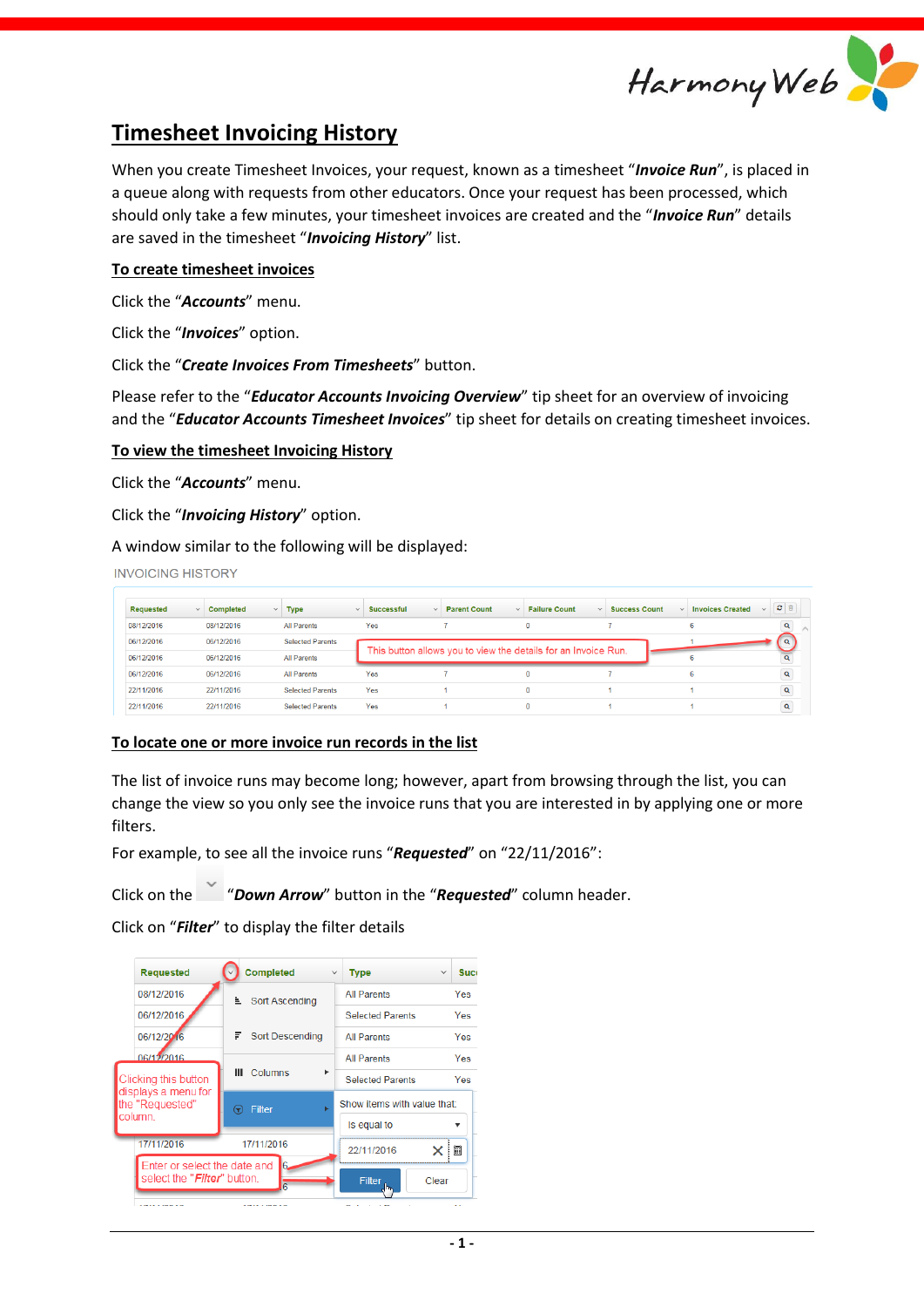

Select "*Contains*" from the list of filter options.

Enter the date "22/11/2016". Although you can type in a date, it is easier to select a date from the calendar when you click on the "*Calendar*" button.

Click on the "*Filter*" button to display the records that match the filter.

| <b>Completed</b> | $~\vee$ Type               |                                   |                                     |                      |                                |                         |                    |
|------------------|----------------------------|-----------------------------------|-------------------------------------|----------------------|--------------------------------|-------------------------|--------------------|
|                  |                            | <b>Successful</b><br>$\checkmark$ | <b>Parent Count</b><br>$\checkmark$ | <b>Failure Count</b> | <b>Success Count</b><br>$\sim$ | $\vee$ Invoices Created |                    |
| 2/11/2016        | <b>Selected Parents</b>    | Yes                               |                                     | 0                    |                                |                         |                    |
| 22/11/2016       | <b>Selected Parents</b>    | Yes                               |                                     | n                    |                                |                         | $\mathbf{Q}$       |
|                  | $\mathbb{R}^+$ .<br><br>El |                                   | The white background indicates a    |                      |                                |                         | $1 - 2$ of 2 items |

# **To remove all the filters**

Click the "*Clear all Filters*" button.

All the filters will be removed, all the invoice runs will be displayed, and the "*Clear all Filters*" button will be disabled and displayed in light grey.

#### **To refresh the list of invoice runs**

If you set filters for multiple columns, you will need to select the  $\boxed{\circ}$  "**Search**" button to apply all the filters to the list of invoice runs.

**INVOICING HISTORY** 

| Requested  | $\checkmark$ .                            | Completed<br>$\sim$ | <b>Type</b>             | <b>Successful</b><br>$\vee$ | $\checkmark$ | <b>Parent Count</b><br>$\checkmark$ | <b>Failure Count</b><br>$\sim$                         | <b>Success Count</b> | <b>Invoices Created</b><br>$\sim$ | <b>B</b><br>$\sim$ 1 |
|------------|-------------------------------------------|---------------------|-------------------------|-----------------------------|--------------|-------------------------------------|--------------------------------------------------------|----------------------|-----------------------------------|----------------------|
| 22/11/2016 |                                           | 22/11/2016          | <b>Selected Parents</b> | Yes                         |              |                                     |                                                        |                      |                                   | $\mathbf{Q}$         |
| 22/11/2016 |                                           | 22/11/2016          | <b>Selected Parents</b> | Yes                         |              |                                     |                                                        |                      |                                   | $\mathbf{Q}$         |
| H.         | $\triangleright$ $\cdot$ $\triangleright$ |                     |                         |                             |              |                                     |                                                        |                      |                                   | $1 - 2$ of 2 items   |
|            |                                           |                     |                         |                             |              |                                     | Click this button to refresh the list of invoice runs. |                      |                                   | Legend: Q: View      |

#### *NOTE:*

*The filters are remembered, which means if you close the window, the next time you open the timesheet Invoicing History window the filters will still be applied to the list of invoice runs. To* 

*clear the filters, you will need to click the "Clear all Filters" button.*

#### **What are the column headings?**

Only a small subset of information is displayed for each invoice run, but this information is very useful in managing your invoice runs.

**INVOICING HISTORY** 

| Requested  | $\vee$ Completed<br>$\checkmark$ | <b>Type</b><br>$\checkmark$ | <b>Successful</b><br>$\checkmark$ | <b>Parent Count</b><br>$\checkmark$ | <b>Failure Count</b><br>$\checkmark$ | <b>Success Count</b> | <b>Invoices Created</b> | c e          |
|------------|----------------------------------|-----------------------------|-----------------------------------|-------------------------------------|--------------------------------------|----------------------|-------------------------|--------------|
| 08/12/2016 | 08/12/2016                       | <b>All Parents</b>          | Yes                               |                                     | 0                                    |                      |                         | $\mathbf{Q}$ |
| 06/12/2016 | 06/12/2016                       | <b>Selected Parents</b>     | Yes                               |                                     | $\bf{0}$                             |                      |                         | $\mathbf{Q}$ |
| 06/12/2016 | 06/12/2016                       | <b>All Parents</b>          | Yes                               | 6                                   | $\bf{0}$                             | 6                    | 6                       | $\mathbf{Q}$ |
| 06/12/2016 | 06/12/2016                       | <b>All Parents</b>          | Yes                               |                                     | $\mathbf{0}$                         |                      | 6                       | $\mathbf{Q}$ |
| 22/11/2016 | 22/11/2016                       | <b>Selected Parents</b>     | Yes                               |                                     | $\mathbf{0}$                         |                      |                         | $\mathbf{Q}$ |
| 22/11/2016 | 22/11/2016                       | <b>Selected Parents</b>     | Yes                               |                                     | 0                                    |                      |                         | $\alpha$     |

The "*Requested*" column contains the date the invoice run was requested.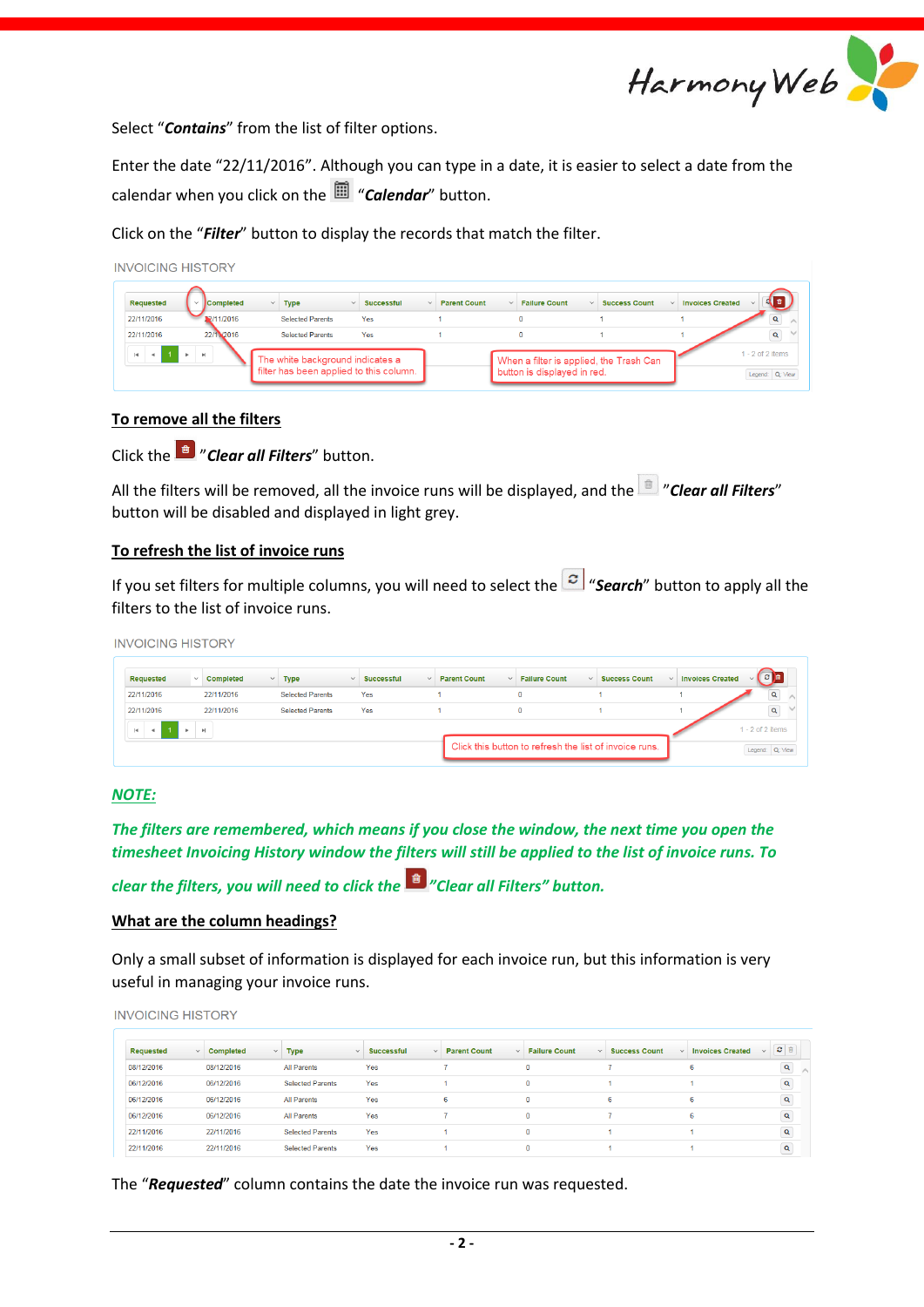Harmony Web

The "*Completed*" column contains the date the invoice run was completed and the timesheet invoices were created. Normally, this date will be the same as the "*Requested*" date.

The "*Type*" column indicates is a specific parent or guardian "*Selected Parents*" or all parents or guardians "*All Parents*" were selected in the invoice run.

The "*Successful*" column contains "*Yes*" if the invoice run was successfully processed or "*No*" if an issue occurred and the selected parents or guardians were not processed.

The "*Parent Count*" column contains the number of parents or guardians that were selected to be processed in the invoice run.

The "*Failure Count*" column contains the number of selected parents or guardians where an error occurred preventing an invoice from being created.

The "*Success Count*" column contains the number of selected parents and guardians that were successfully processed.

The "*Invoices Created*" column contains the number of invoices that were created. This number may be different to the "*Success Count*" because a parent or guardian is regarded as being successfully processed if no invoices were created, provided there were no timesheets to be processed for the invoice run date range.

## **To view the details for an invoice run**

Click the *"View" button.*

The following is a sample of the window that may be displayed:

| <b>INVOICING HISTORY DETAILS</b>           |                                         |                                             |                                         | Requested: 08/12/2016 12:30 PM<br>Completed: 08/12/2016 12:29 PM                    |
|--------------------------------------------|-----------------------------------------|---------------------------------------------|-----------------------------------------|-------------------------------------------------------------------------------------|
| Guardians<br>Details                       |                                         |                                             |                                         |                                                                                     |
| <b>Status: Success</b>                     | Period 14/08/2016 - 04/09/2016          |                                             |                                         | Completed 7<br>Invoices 6 Failures 0<br>Success <sub>7</sub><br><b>Task Count 7</b> |
| <b>Invoicing Run Details</b>               |                                         |                                             |                                         | <b>Invoice Settings</b>                                                             |
| Scheduled/Manual<br>Manual                 | <b>Type</b><br><b>All Parents</b>       | <b>Auto Issue Invoices</b><br>Yes           | <b>Auto Email Invoices</b><br><b>No</b> | <b>Invoicing Start Date</b><br><b>Invoicing Activated</b><br>14/08/2016<br>true.    |
| <b>Auto Invoice Settings</b>               |                                         |                                             |                                         |                                                                                     |
| <b>Auto Invoice Activated</b><br><b>No</b> | <b>Billing Start Date</b><br>05/11/2016 | <b>Last Invoiced Up Until</b><br>05/11/2016 |                                         | Click this button to return to the<br>list of invoice runs.                         |
| Occurs Every No.<br><b>Weeks</b>           | <b>BillingDay</b>                       | <b>Billing Method</b>                       | <b>Duration In Weeks</b>                |                                                                                     |
|                                            |                                         |                                             |                                         | ペ                                                                                   |
|                                            |                                         |                                             |                                         |                                                                                     |

The "*Requested/Completed*" status displays the date and time the invoice run was requested and the date and time the invoice run was completed, as well as, displaying a tick or cross indicating if the invoice run was successful or not. For example,

or

Requested: 17/11/2016 12:18 PM Completed: 17/11/2016 12:18 PM

Requested: 17/11/2016 10:44 AM Completed: 17/11/2016 10:44 AM (



The "*Details*" tab allows you to view the following: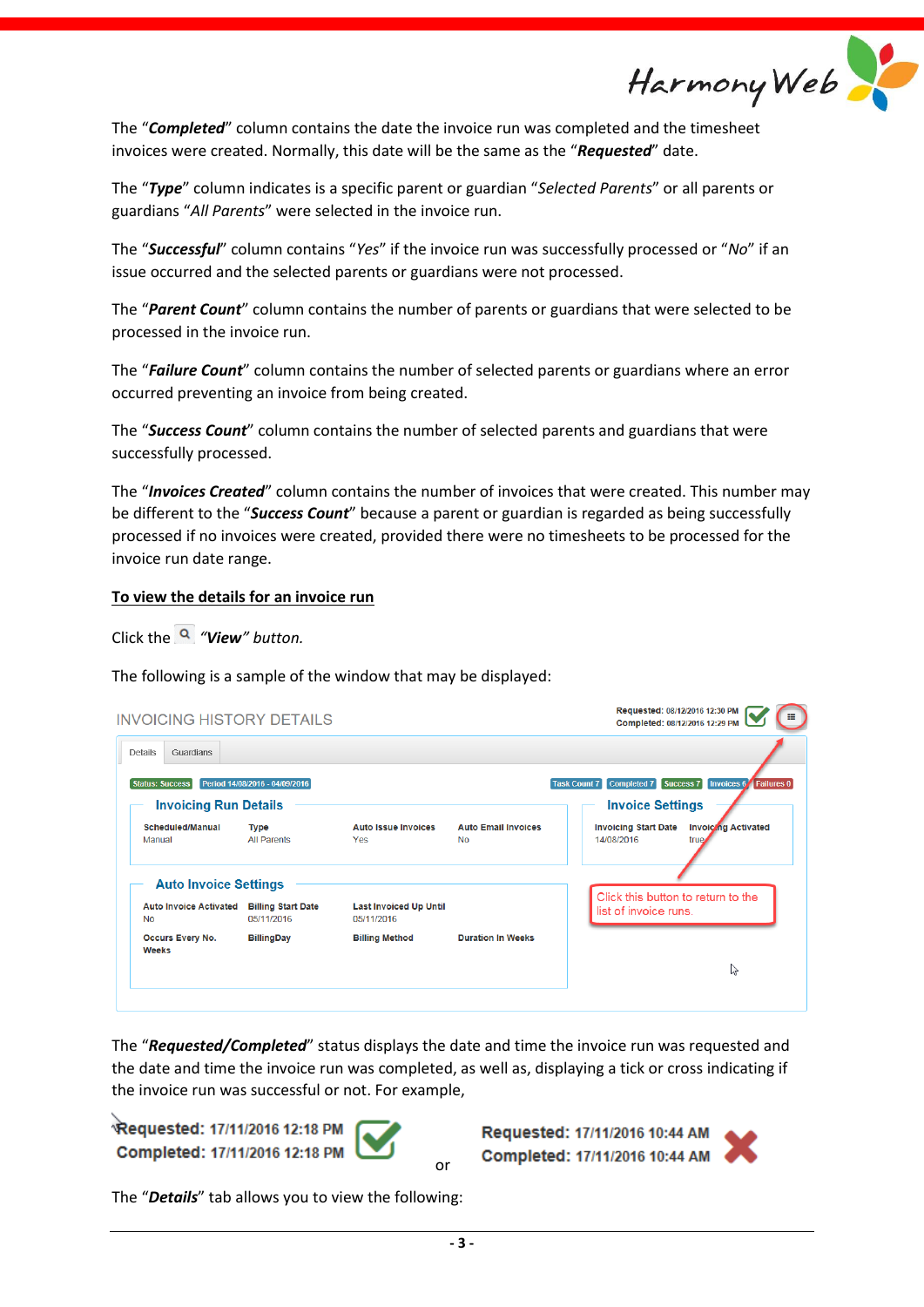

#### Status: Success Period 14/08/2016 - 04/09/2016

The "*Status*" will show "*Success*" if the invoice run was processed or "*Fail*" if an error occurred preventing the invoice run from processing the timesheet invoices.

The "*Period*" will show the date range that was checked for outstanding timesheets.

- The start date is the you specified in the "*Accounts, Invoice Settings, Invoicing tab*" as the earliest date to process timesheets.
- The stop date is the "*Up to Week Ending Sunday*" date you specified when you created the timesheet Invoice Run.
- Timesheet Invoices would have been created for any weeks that had not already been invoiced from the Start date up to the Stop date.
- Adjustment Timesheet Invoices would have been automatically created for any timesheets that had already been invoiced if the childcare fee or the subsidies had changed since the timesheets were last invoiced. For example, if a timesheet was estimated at the 1-child CCB % on the original timesheet invoice, but CCMS calculated the subsidy using the 3-child CCB % resulting in a different subsidy amount.

# Task Count 1 Completed 1 Success 1 Invoices 1 Failures 0

The "*Task Count*" will normally be the number of parents or guardians processed, but may be -1 if the invoice run failed before successfully processing a parent or guardian.

The "*Completed*" count displays the number of parents or guardians that were processed. Invoices may or may not have been created for all these parents or guardians.

The "*Success*" count displays the number of parents or guardians successfully processed.

The "*Invoices*" count displays the number of invoices that were created.

The "*Failures*" count will display the number of parents or guardians where invoices were not created because of an error, such as a "Missing Fee Schedule".

# **Invoicing Run Details**

Scheduled/Manual Manual

**Type All Parents**  **Auto Issue Invoices** Yes

**Auto Email Invoices No** 

#### The "*Invoicing Run Details*" contains

The "*Schedule/Manual*" method. This option will always be set to "*Manual*" because "*Auto Invoicing*" has not been implemented.

The "*Type*" option will contain "*Selected Parents*" if a specific parent or guardian was selected or "All Parents" if a specific parent or guardian was not selected.

The "*Auto Issue Invoices*" will always be set to "*Yes*".

The "*Auto Email Invoices*" option will contain "*Yes*" if the timesheet invoices were automatically emailed to the parents or guardians as soon as they were created, or "No" if the timesheet invoices were not emailed to the parents or guardians when they were created.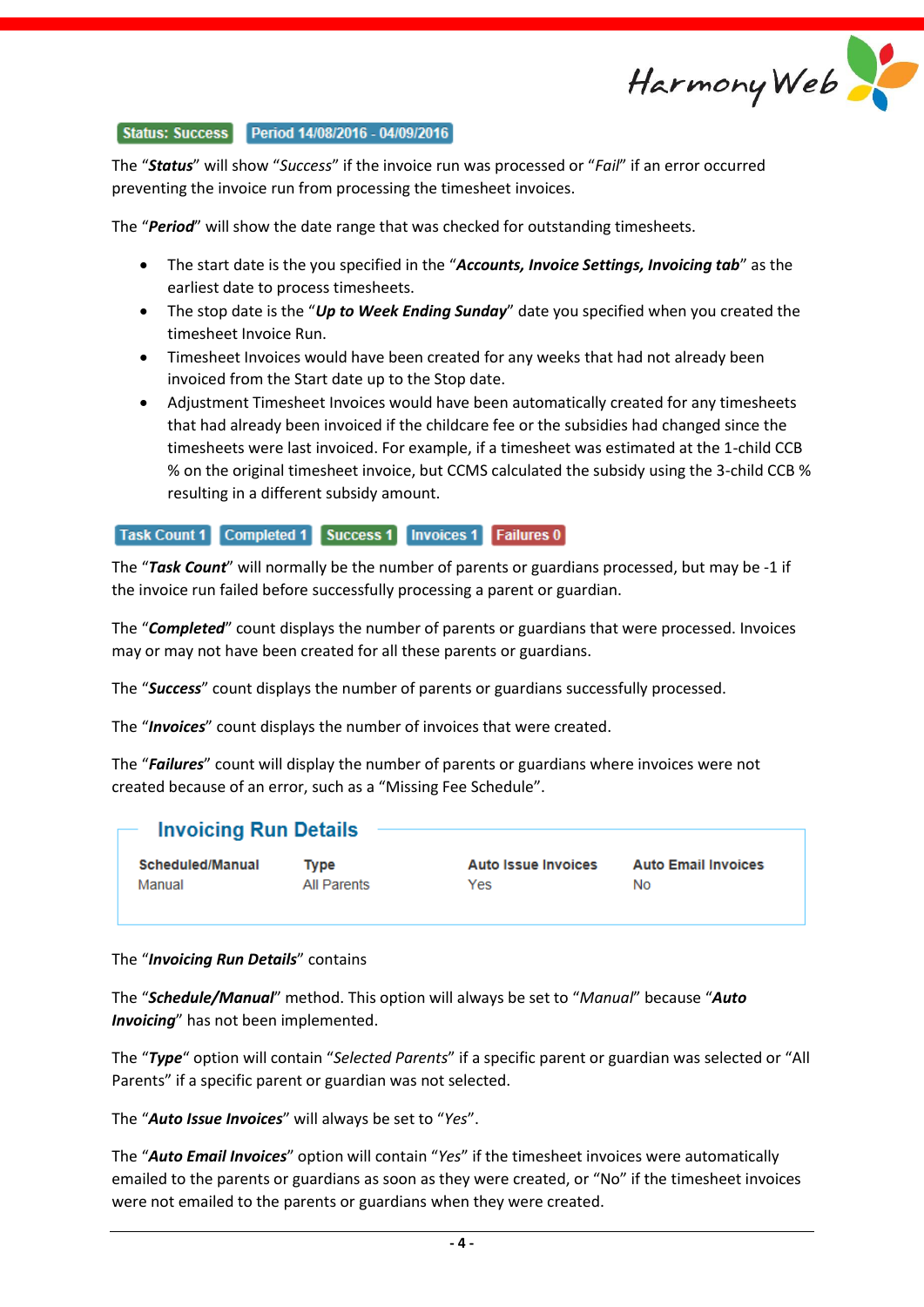



**Invoicing Activated Invoicing Start Date** 14/08/2016 true

The "*Invoice Settings*" displays the settings that were current when the invoice run was created. These setting can be set via the "*Accounts, Invoices Settings, Invoicing tab*".

The "*Invoicing Start Date*" is the earliest date to process timesheets during an invoice run.

The "*Invoicing Activated*" status indicates if you have activated Invoicing.

|                                         | <b>Auto Invoice Settings</b>            |                                             |                          |  |  |  |  |  |
|-----------------------------------------|-----------------------------------------|---------------------------------------------|--------------------------|--|--|--|--|--|
| <b>Auto Invoice Activated</b><br>No     | <b>Billing Start Date</b><br>05/11/2016 | <b>Last Invoiced Up Until</b><br>05/11/2016 |                          |  |  |  |  |  |
| <b>Occurs Every No.</b><br><b>Weeks</b> | <b>BillingDay</b>                       | <b>Billing Method</b>                       | <b>Duration In Weeks</b> |  |  |  |  |  |

You can ignore the "*Auto Invoice Settings*" because auto invoicing has not been implemented for educators.

The "*Guardians*" tab will only be displayed if one or more guardians were processed. The following is a sample display:

| <b>Name</b>            | <b>Complete</b><br>$\checkmark$ | <b>Successful</b><br>$\checkmark$ | <b>Invoice</b><br>$\checkmark$<br>$\checkmark$ | <b>Total</b><br>$\checkmark$ | Includes A<br>$\checkmark$ | <b>Comments</b><br>$\checkmark$                                   |
|------------------------|---------------------------------|-----------------------------------|------------------------------------------------|------------------------------|----------------------------|-------------------------------------------------------------------|
| <b>Adam Altes</b>      | Yes                             | Yes                               | <b>INV-1025</b>                                | \$173.00 No.                 |                            | Generated Invoice: INV-1025                                       |
| <b>Florencio Abdig</b> | Yes                             | Yes                               | <b>INV-1028</b>                                | \$1,474.13 No                |                            | Generated Invoice: INV-1028                                       |
| <b>Tyler Allshouse</b> | Yes                             | Yes                               | <b>INV-1024</b>                                | \$111.84 No                  |                            | Generated Invoice: INV-1024                                       |
| Rae Altes              | Yes                             | Yes                               |                                                | \$0.00                       |                            | No timesheets were found that require invoicing or<br>adjustments |
| <b>Bob Vine</b>        | $\mathbf{x}_{\text{es}}$        | Yes                               | <b>INV-1026</b>                                | \$194.60 No                  |                            | Generated Invoice: INV-1026                                       |
| Evelynn Annuzzi        | Yes                             | Yes                               | <b>INV-1027</b>                                | \$246.20 No                  |                            | Generated Invoice: INV-1027                                       |
| Celina Abdullah        | Yes                             | YeJ.                              | <b>INV-1023</b>                                | \$317.80 No                  |                            | Generated Invoice: INV-1023                                       |

The "*Name*" column displays the name of the parent or guardian.

The "*Complete*" column contains "*Yes*" if the parent was fully processed, or "*No*" if an issue occurred preventing the parent from being processed.

The "*Successful*" column contains the "*Yes*" if the parent was successfully processed, or "*No*" if an issue occurred preventing the parent from being processed.

The "*Invoice*" column contains the invoice number that may have been created for the parent or guardian. For example, INV-1026 for "Bob Vine". As the invoice number is a link, if you click on it, the invoice details will be displayed.